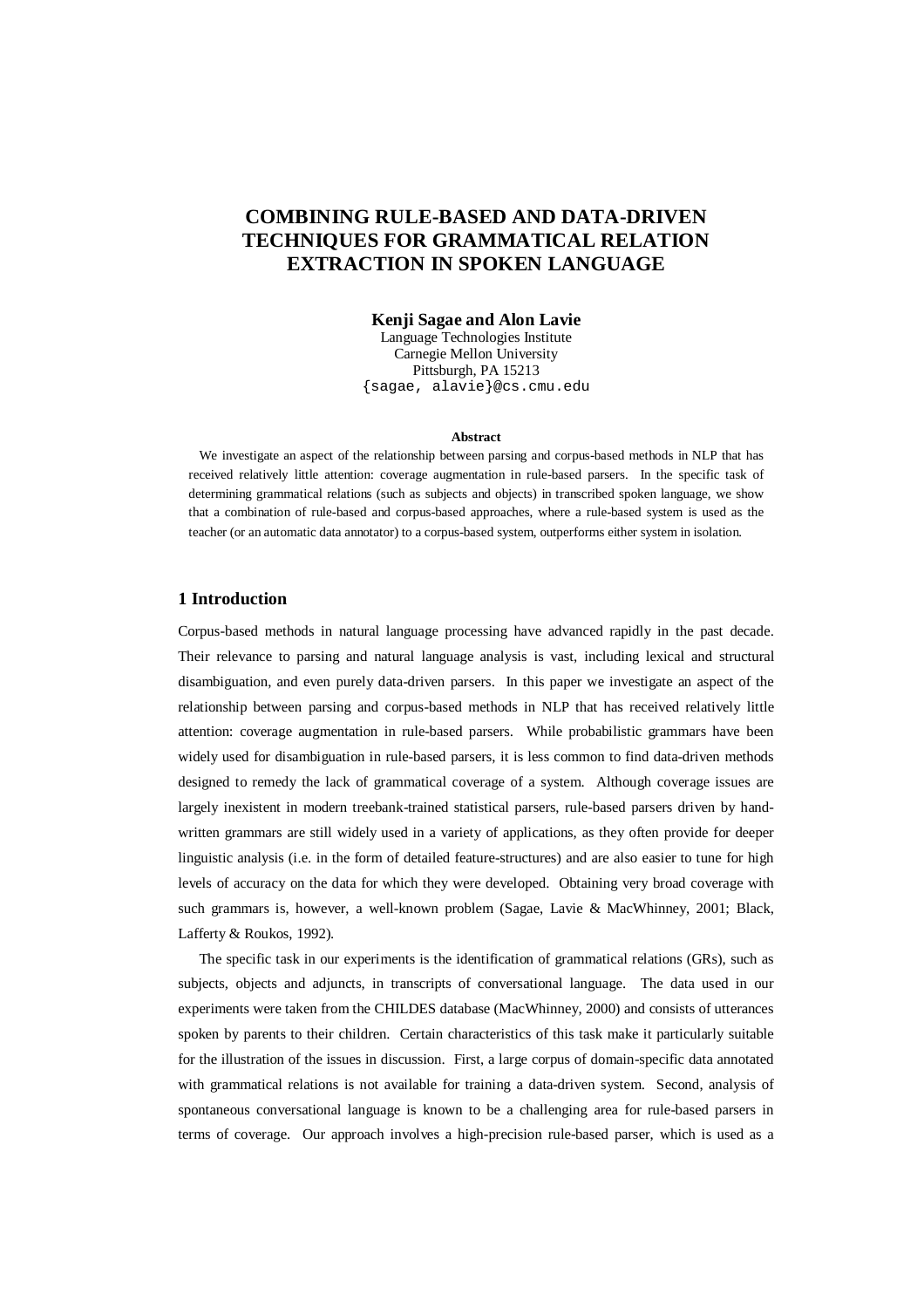teacher for a simple system comprised of data-driven NLP tools. The combination of the knowledge encompassed in the grammar-driven system and domain-specific unlabelled data allows us to train a corpus-based system which, although less accurate than the original rule-based parser, does not suffer from the brittleness associated with hand-written grammars. We show that even a very simple combination of the two systems results in precision and recall of grammatical relations that are superior to those of either system in isolation.

### **2 Identifying Grammatical Relations**

Because precision and recall of constituent bracketing are often used as parser evaluation metrics, it is common to envision a description of the syntactic constituent structure of sentences as the output of a parser. However, different kinds of parsers analyze sentences in different ways and with different purposes, and a diagram representing constituent structures is often not the most appropriate type of output. Carroll, Briscoe and Sanfillipo (1998) propose that precision and recall of grammatical relations be used for parser evaluation, and describe some advantages of using grammatical relations over other evaluation metrics. Our use of GRs is motivated by the crucial role of such information in the measurement of syntactic complexity in the field of child language research, through schemes such as IPSyn (Scarborough, 1990) and LARSP (Fletcher & Garman, 1988).

#### **2.1 Using a Rule-Based Parser for Grammatical Relations**

The starting point of our experiments was the system described in (Sagae, Lavie & MacWhinney, 2001) for syntactic analysis of data from the CHILDES database. The main part of this system is composed of a robust rule-based parser called LCFlex (Rosé & Lavie, 2001), and a handcrafted domain-specific unification grammar. LCFlex's robustness comes from strategies designed specifically for parsing spoken language, such as word skipping and limited constituent insertion.

 The output of this rule-based system is a syntactic feature structure corresponding to the input sentence. Extracting GRs from the feature structure produced by LCFlex is simple: there is a grammatical relation between the head word of each sub-structure and the head word of the outer structure containing the sub-structure in question. Each grammatical relation is named after the syntactic function of the sub-structure in relation to its outer structure. This process is illustrated in figure 1.

 A central challenge in this work was the trade-off between the grammar's coverage of the corpus, and the accuracy of the analyses produced by the parser. The well-known problem of grammatical coverage found in high precision rule-based parsers is accentuated in spoken language, because of the common deviations from traditional rules of grammar found in casual verbal interactions. In addition to the conversational characteristics commonly found in sentences in casual spoken language (vocatives and communicators, elided subjects, false starts), the language found in the CHILDES database also features the absence of auxiliaries in places where their use is clearly intended.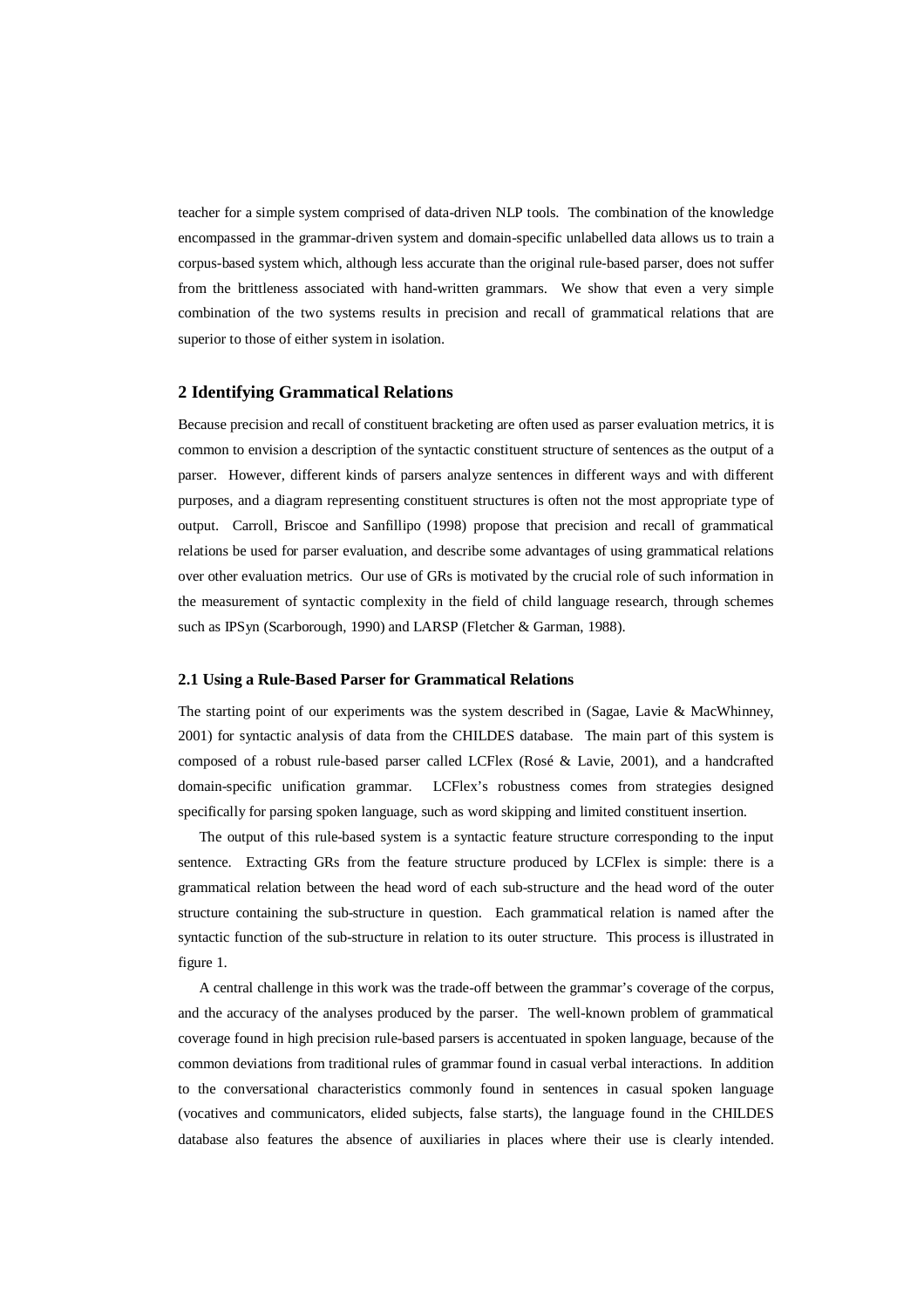Providing coverage for casual language with conversational features requires that a grammar should handle syntactic constructions found in "standard" language, as well as the many variations found mostly in spoken language. By increasing grammar coverage with the addition of rules, more ambiguity is introduced, causing the search for the correct analysis to be more difficult. This tradeoff between recall and precision was addressed in the rule-based system with a constraint relaxation approach, supported by robustness features of the parser, and implemented as a multi-pass parsing strategy. The first passes were designed to provide the least amount of ambiguity, while sacrificing coverage. When these failed, coverage was increased with the introduction of robust parsing methods that permitted word skipping, word insertion, and part-of-speech ambiguity. At each pass, only the sentences for which the system fails to find an analysis are identified and sent for reparsing in further passes. Each pass thus provides for an increasing amount of coverage (at the expense of accuracy). The system attempts to parse a sentence until either an analysis is found, or it decides that the likelihood of finding a correct analysis by further constraint relaxation is too low to consider, in which case it reports a failed parse.

 Using a strict evaluation metric for complete feature structure matches, the rule-based system achieved 78.5% accuracy (or 90.2% accuracy, if only sentences for which an analysis was reported are considered), according to the original evaluation in (Sagae, Lavie & MacWhinney, 2001). Of these complete feature structure matches, 36.5% (or 21% of all sentences) were obtained only after



Figure 1: Syntactic feature structure and corresponding grammatical relations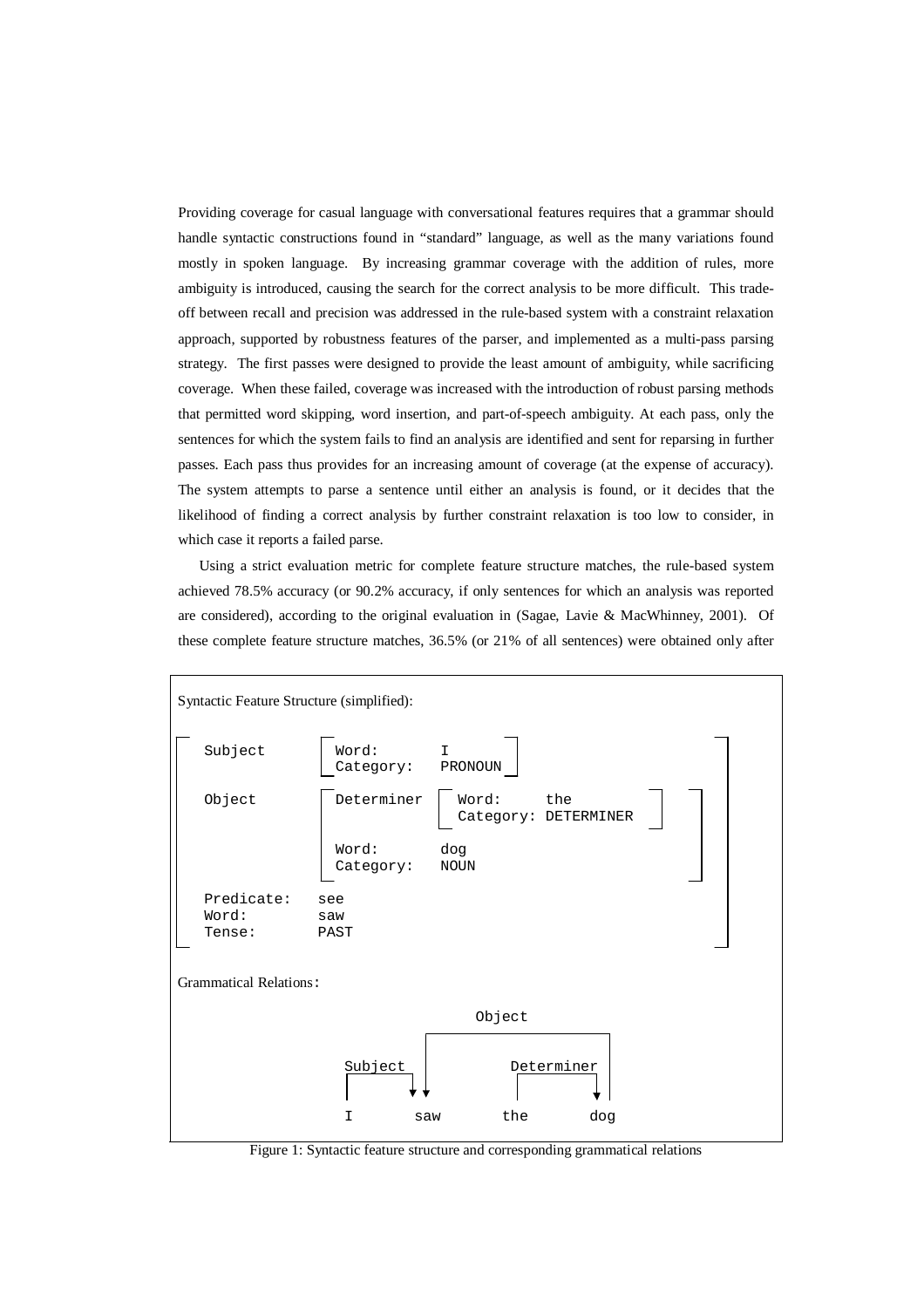the introduction of one or more robustness techniques for handling spoken language. Because the system was evaluated on complete matches only, these results cannot be mapped directly into precision and recall figures of grammatical relations. However, because about 12% of the test sentences received no analysis due to parse failure, it is clear that recall of grammatical relations was sub-optimal, in spite of high precision.

#### **2.2 A Simple Data-Driven System for Grammatical Relations**

As an alternative to the rule-based parser that suffers from coverage limitations that can result in complete parsing failure, we designed a simple and robust data-driven method for extracting GRs without the need of manually annotated training material. A key observation is that while the rulebased parser can occasionally fail to parse, the analyses found when parsing succeeds are of high precision. We can therefore use the rule-based parser in order to automatically create a large volume of labeled training data for a data-driven approach. We first parse a large corpus of in-domain data using the rule-based parser. Text that is successfully parsed by the rule-based parser is then used to create "labeled" examples for training the data-driven approach. One obvious weakness of this idea is that we are training the data-driven approach *solely* on material that can already be parsed by the rule-based parser, and it is thus questionable whether the resulting trained data-driven parser can learn how to correctly parse data that the original rule-based parser was unable to parse. Our conjecture was that for the task of extracting GRs, we could in fact develop a data-driven approach that extends the coverage of the rule-based parser using the above approach.

 A simple data-driven system for assigning GRs to words was built as follows. We trained an offthe-shelf part-of-speech tagger with part-of-speech/GR-label pairs, instead of the usual word/part-ofspeech-tag pairs. The GR labels associated with the words in the training data were extracted from the analyses generated by the rule-based parser. Because valuable information contained in the words themselves is lost in the assignment of GR tags to part-of-speech tags alone, the output of this tagger is further refined by an error-driven transformation-based learning strategy that takes the actual words into account, implemented using the fnTBL toolkit (Ngai & Florian, 2001).

While the above GR "tagger" can assign grammatical relation labels to words, we still have to determine the target of the directional link established by the grammatical relation indicated by the label. To accomplish this, the raw text input sentence was also parsed using a statistical parser (Charniak, 2000) trained on the Penn Treebank (Marcus et al., 1993), yielding an approximation of the skeletal constituent structure (parse tree) of the sentence. A slightly modified version of the "treebank constituent head table" originally designed by Magerman (1995) is then used to determine the heads of constituents in the parse tree. By stipulating that there is a directional link from every word in a constituent (except for the head) to the head of the constituent, and applying that notion to the entire parse-tree, we determine a set of unlabeled dependency links for the sentence. The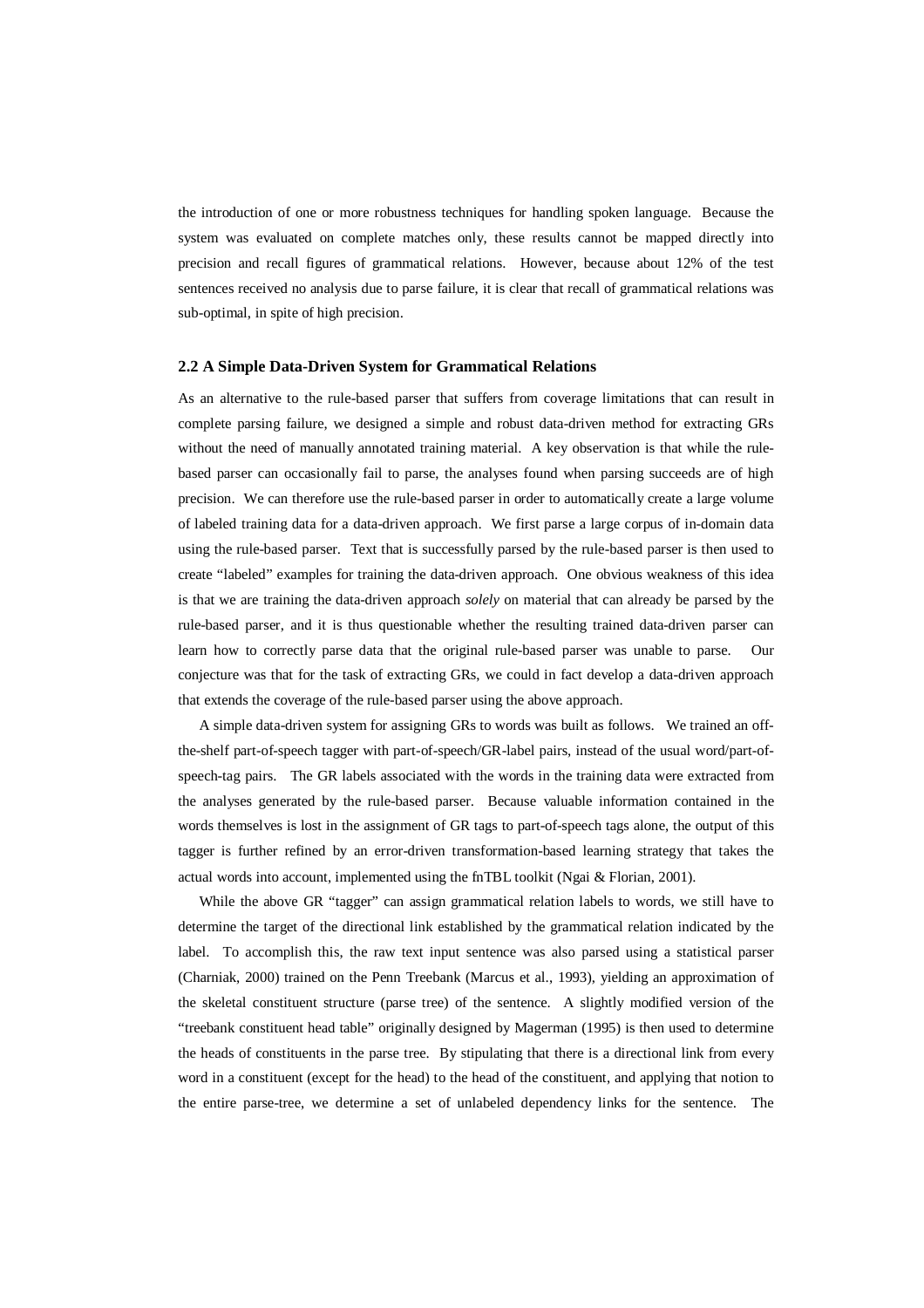combination of the unlabeled links and the GR labels results in our target output of grammatical relations.

#### **2.3 Identifying Grammatical Relations with Rule-Based and Data-Driven Methods**

Once we have established a corpus-based procedure that makes GR assignments to every input sentence, regardless of whether or not it can be parsed by the rule-based system, we can attempt to determine how much a system trained on the output of rule-based parser can improve the precision and recall of GRs obtained with the rule-based system alone. Although several ways of combining the outputs of the rule-based and data-driven systems can be imagined, based on the strengths and weaknesses of each system in identifying specific GRs, we combined the two systems in a very simple way: the output of the data-driven system is used when parsing with the rule-based system fails. This should serve as a lower bound on the possible improvements in recall and f-measure. It is also worth noting that we make no claim that the corpus-based system we used in our experiments provides the best results we could achieve training on the output of the LCFlex-based system. It is, rather, a simple combination of readily available off-the-shelf NLP tools, and serves to illustrate how corpus-based techniques may be used to improve the performance of a rule-based system. A well developed statistical system for identifying GRs would surely perform better, and the design of such a system is planned as future work.

# **3 Results and Discussion**

To evaluate the systems described in section 2, we took an unused portion of the CHILDES database consisting of 505 words (118 sentences) as a test set, hand-labeled it with four grammatical relations (subject, object, adjunct, and predicate nominal), and obtained GR assignments for this test set using three different setups: running the rule-based system alone, the data-driven system alone, and the combination of the two systems. The number of instances of each GR in the test set is shown in table 1. Each setup was evaluated on precision and recall of the four GRs. The results can be seen in tables 2, 3, and 4, respectively (F-score is the harmonic mean of precision and recall).

While the rule-based system does achieve reasonably high precision in the recognition of these grammatical relations, its overall F-score (harmonic mean of precision and recall) is somewhat low

| <b>Grammatical Relation</b> | Number of instances in test set |  |  |
|-----------------------------|---------------------------------|--|--|
| <b>Subject</b>              | 76                              |  |  |
| <b>Object</b>               | 50                              |  |  |
| <b>Adjunct</b>              | 51                              |  |  |
| <b>Predicate nominal</b>    | 16                              |  |  |

Table 1: Number of instances of each GR in the test set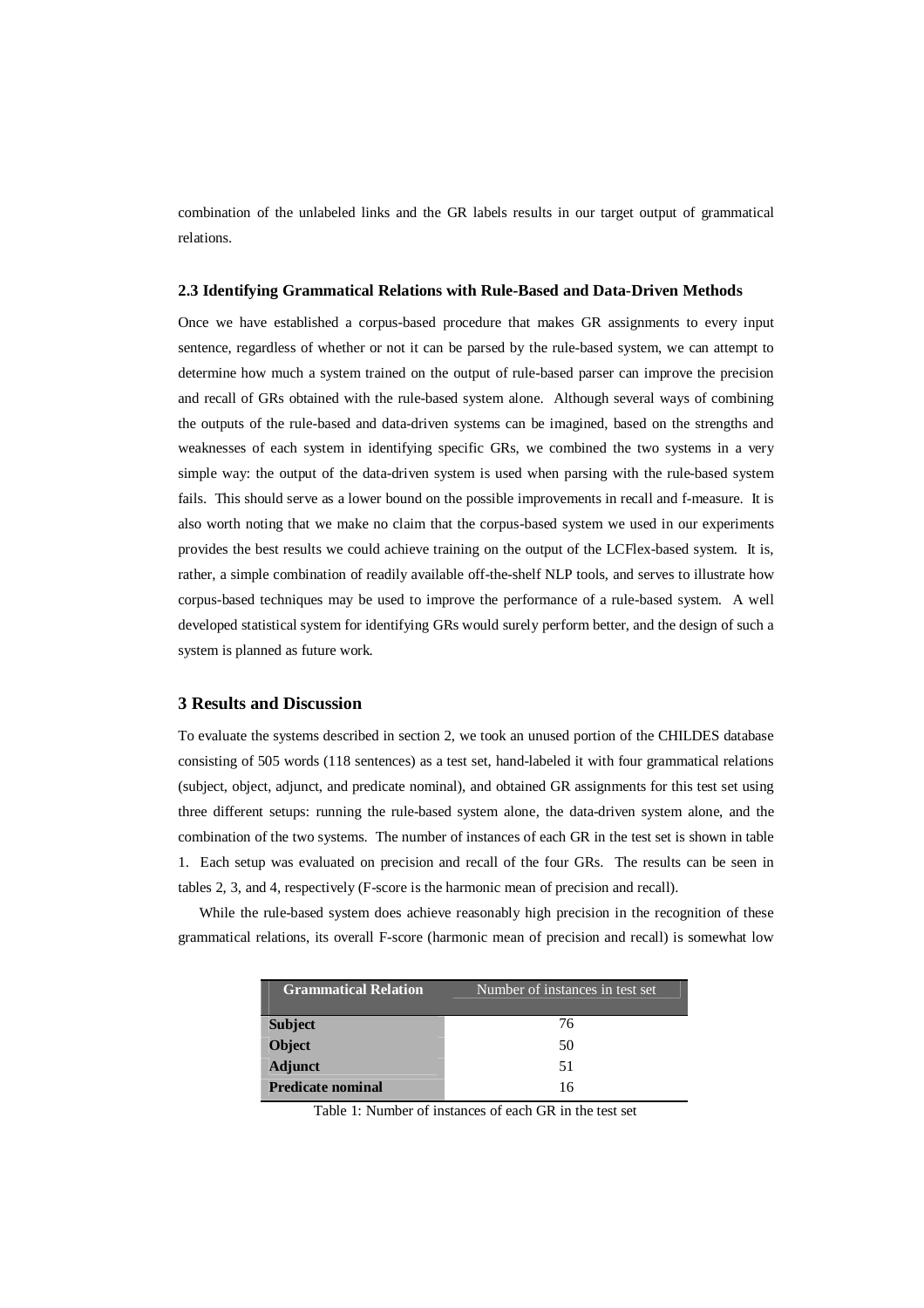| <b>Grammatical Relation</b> | Precision | Recall | F-score |
|-----------------------------|-----------|--------|---------|
| <b>Subject</b>              | 0.93      | 0.68   | 0.79    |
| <b>Object</b>               | 0.78      | 0.56   | 0.65    |
| <b>Adjunct</b>              | 0.77      | 0.75   | 0.76    |
| <b>Predicate nominal</b>    | 0.91      | 0.67   | በ 77    |

Table 2: Results using only the rule-based system.

| <b>Grammatical Relation</b> | Precision | Recall | F-score |
|-----------------------------|-----------|--------|---------|
| <b>Subject</b>              | 0.75      | 0.74   | 0.74    |
| <b>Object</b>               | 0.67      | 0.64   | 0.65    |
| <b>Adjunct</b>              | 0.69      | 0.43   | 0.53    |
| <b>Predicate nominal</b>    | 0.24      | 0.33   | 0.28    |

Table 3: Results using the statistical system

| <b>Grammatical Relation</b> | Precision | Recall | F-score |
|-----------------------------|-----------|--------|---------|
| <b>Subject</b>              | 0.84      | 0.84   | 0.84    |
| <b>Object</b>               | 0.78      | 0.72   | 0.75    |
| <b>Adjunct</b>              | 0.77      | 0.80   | 0.79    |
| <b>Predicate nominal</b>    | 0.77      | 0.67   | 0.71    |

Table 4: Results using the rule-based/data-driven combination

due to the lack of recall caused by parse failures, where no grammatical relation information is generated. Conversely, while the simple corpus-based system has better recall measures on two of the four GRs tested, its precision is lower than the rule-based system's on all four GRs. Of the 118 sentences in the test set, the rule-based system failed on 20, or 16.9%. Table 5 shows the number of instances of each GR in the 20 test sentences for which the rule-based parser failed to report an analysis. The performance of the data-driven system on those 20 sentences can be seen in table 6.

 The combination of the two systems produced improved recall (and F-scores) on three out of the four GRs tested. The exception was the predicate nominal relation, with which the corpus-based system clearly had problems, most likely due to the relatively lower frequency of that relation. Note that while there are only three instances of that relation in the 20 sentences where the output of the data-driven parser is used, overall precision drops significantly from what the rule-based system produces. This is due to the data-driven system erroneously finding a number of instances of the predicate nominal relation. The use of a validation set could determine if a situation such as this occurs, so that the sharp decline in precision (which caused the decline in F-score) is avoided. It remains to be seen how the use of a larger amount of unlabelled data, a more comprehensive manually annotated test set, and a development set would affect the overall performance of the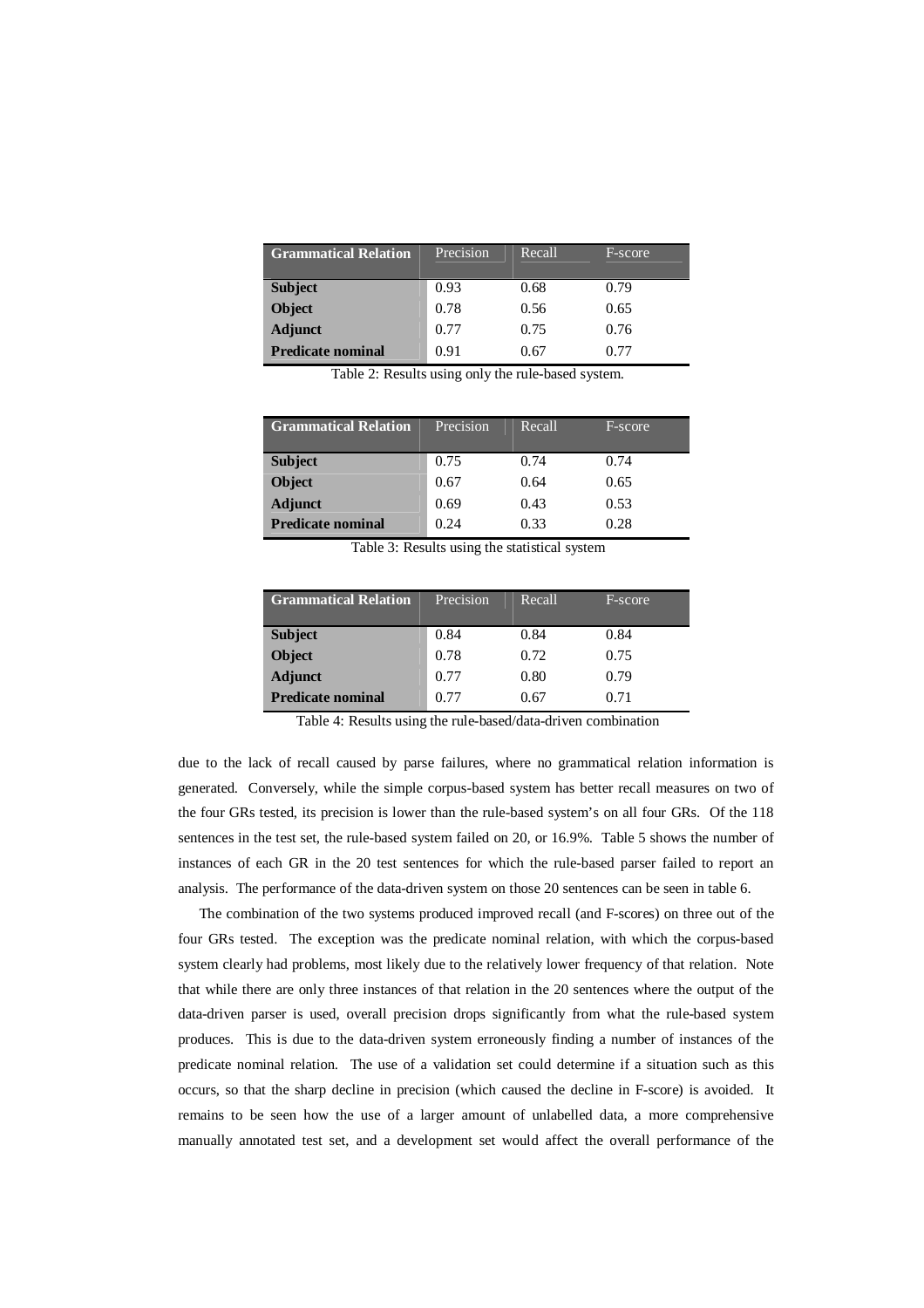| <b>Grammatical Relation</b> | Number of instances in test set |  |  |
|-----------------------------|---------------------------------|--|--|
| <b>Subject</b>              | 20                              |  |  |
| <b>Object</b>               | 14                              |  |  |
| <b>Adjunct</b>              |                                 |  |  |
| <b>Predicate nominal</b>    |                                 |  |  |

Table 5: Number of instances of each GR in failed sentences

| <b>Grammatical Relation</b> | Precision | Recall | F-score. |
|-----------------------------|-----------|--------|----------|
| <b>Subject</b>              | 0.60      | 0.60   | 0.60     |
| <b>Object</b>               | 0.80      | 0.57   | 0.67     |
| <b>Adjunct</b>              | 0.75      | 0.37   | 0.50     |
| <b>Predicate nominal</b>    | 0.00      | 0.00   | 0.00     |

Table 6: Results using the data-driven system on failed sentences

combined system. However, the results as they stand already show that this combination of the rulebased and data-driven systems outperforms either system in isolation.

# **4 Related Work**

Carroll and Briscoe (2002) present a wide-coverage parser that outputs grammatical relations, and discuss the trade-off between precision and recall of grammatical relations, as well as useful ways to manipulate such trade-off to achieve high precision at the expense of recall. This trade-off is also observed in our experiments. However, our angle on this issue focuses on the combination of systems with different precision/recall behavior, to achieve a higher combined F-score.

 Blaheta and Charniak (2000) discuss the assignment of Penn Treebank (Marcus et al., 1993) function tags to constituent structure trees. They use a statistical approach to assign tags (similar in many ways to grammatical relations) to parse tree nodes. Our corpus-based model also uses parse trees, but only to determine that a GR exists between two words. The work of Gildea and Palmer (2002) has shown that the use of constituent structure information is useful in determining predicateargument structure. While their work involved propositions of a more semantic nature, we believe their results to be applicable to the identification of grammatical relations.

# **5 Conclusions and Future Work**

We have presented a way to combine rule-based and data-driven NLP techniques in the extraction of grammatical relations. We have shown that starting with a rule-based system, we can use unlabeled data and a corpus-based system to improve recall (and F-score) of grammatical relations. While the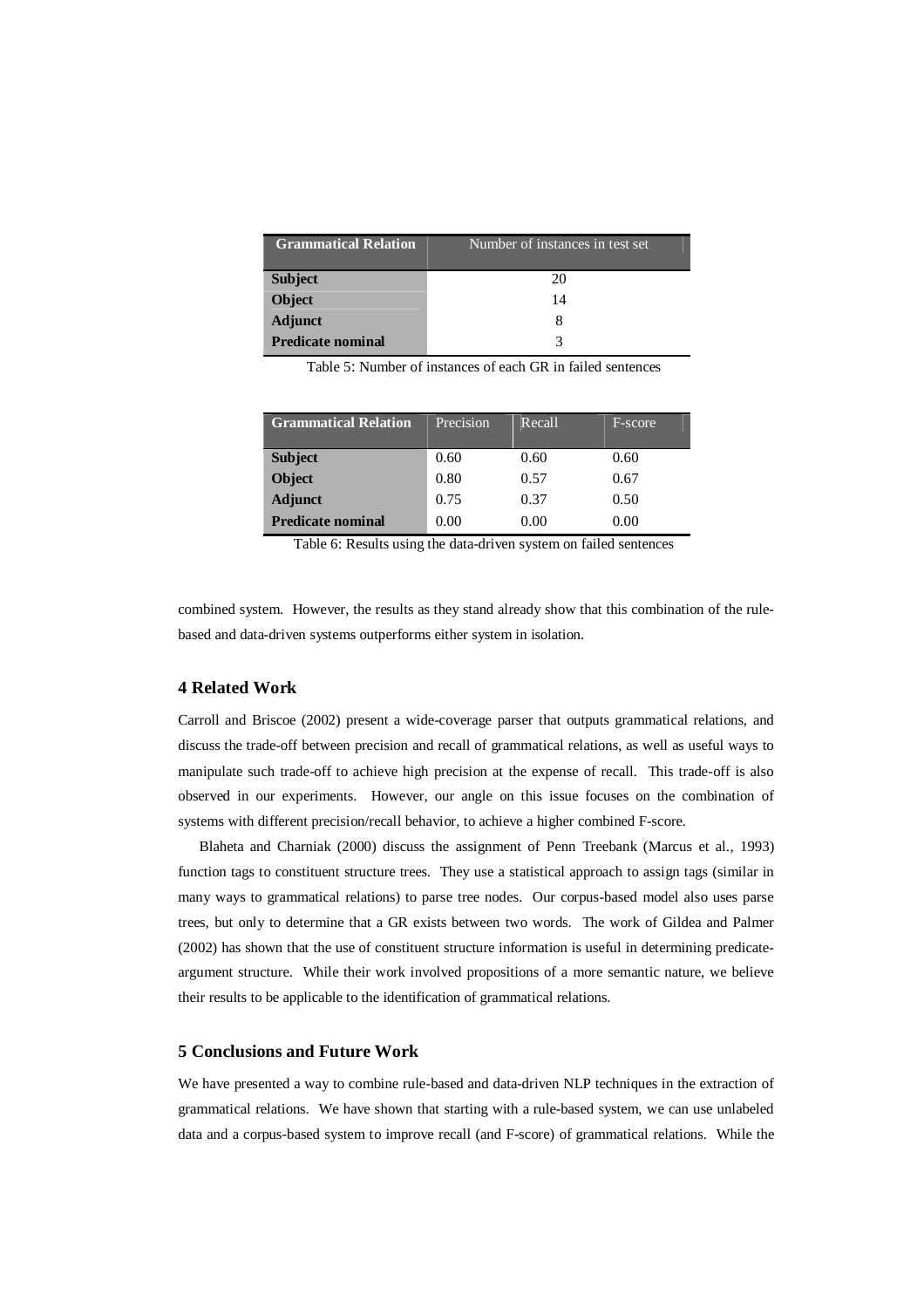experiment presented included a sub-optimal corpus-based system and only a very simple combination scheme, the results were conclusively positive. As future work, we plan to develop a statistical model of GRs, including both links and labels, expand our systems to recognize a wider range of GRs, and explore different ways of combining results from multiple systems.

## **6 Acknowledgements**

We would like to thank Brian MacWhinney for insightful discussions about automatic processing of transcribed child-parent interactions that led to this work.

 This research work was supported in part by the National Institutes of Health under grant number 2R01HD23998.

## **References**

- Black, E., Lafferty, J., & Roukos, S. (1992). Development and Evaluation of a Broad-Coverage Probabilistic Grammar of English-Language Computer Manuals. In *Proceedings of the Association for Computational Linguistics* (pp. 185-192). Newark, DE.
- Blaheta, D., & Charniak, E. (2000). Assigning function tags to parsed text. In *Proceedings of the First Annual Meeting of the North American Chapter of the Association for Computational Linguistics* (pp. 234-240). Seattle, WA.
- Carroll, J., & Briscoe, E. (2002). High precision extraction of grammatical relations. In *Proceedings of the 19th International Conference on Computational Linguistics (COLING)* (pp. 134- 140). Taipei.
- Carroll, J., Briscoe, E., & Sanfillipo, J. (1998). Parser evaluation: A survey and a new proposal. In *Proceedings of the First International Conference on Language Resources and Evaluation* (pp. 447-454). Granada: LREC.
- Charniak, E. (2000). A maximum-entropy-inspired parser. In *Proceedings of the First Annual Meeting of the North American Chapter of the Association for Computational Linguistics*  Seattle, WA.
- Fletcher, P., & Garman, M. (1988). LARSPing by numbers. *British Journal of Disorders of Communication, 23*, 309-321.
- Gildea, D., & Palmer, M. (2002). The necessity of parsing for predicate argument recognition. In *Proceedings of the Association for Computational Linguistics*. Philadelphia, PA.
- MacWhinney, B. (2000). *The CHILDES Project: Tools for Analyzing Talk*. Mahwah, NJ: Lawrence Erlbaum Associates.
- Magerman, D. (1995). Statistical decision-tree models for parsing. In *Proceedings of the Association for Computational Linguistics*.
- Marcus, M. P., Santorini, B., & Marcinkiewics, M. A. (1993). Building a large annotated corpus of English: The Penn Treebank. *Computational Linguistics, 19*.